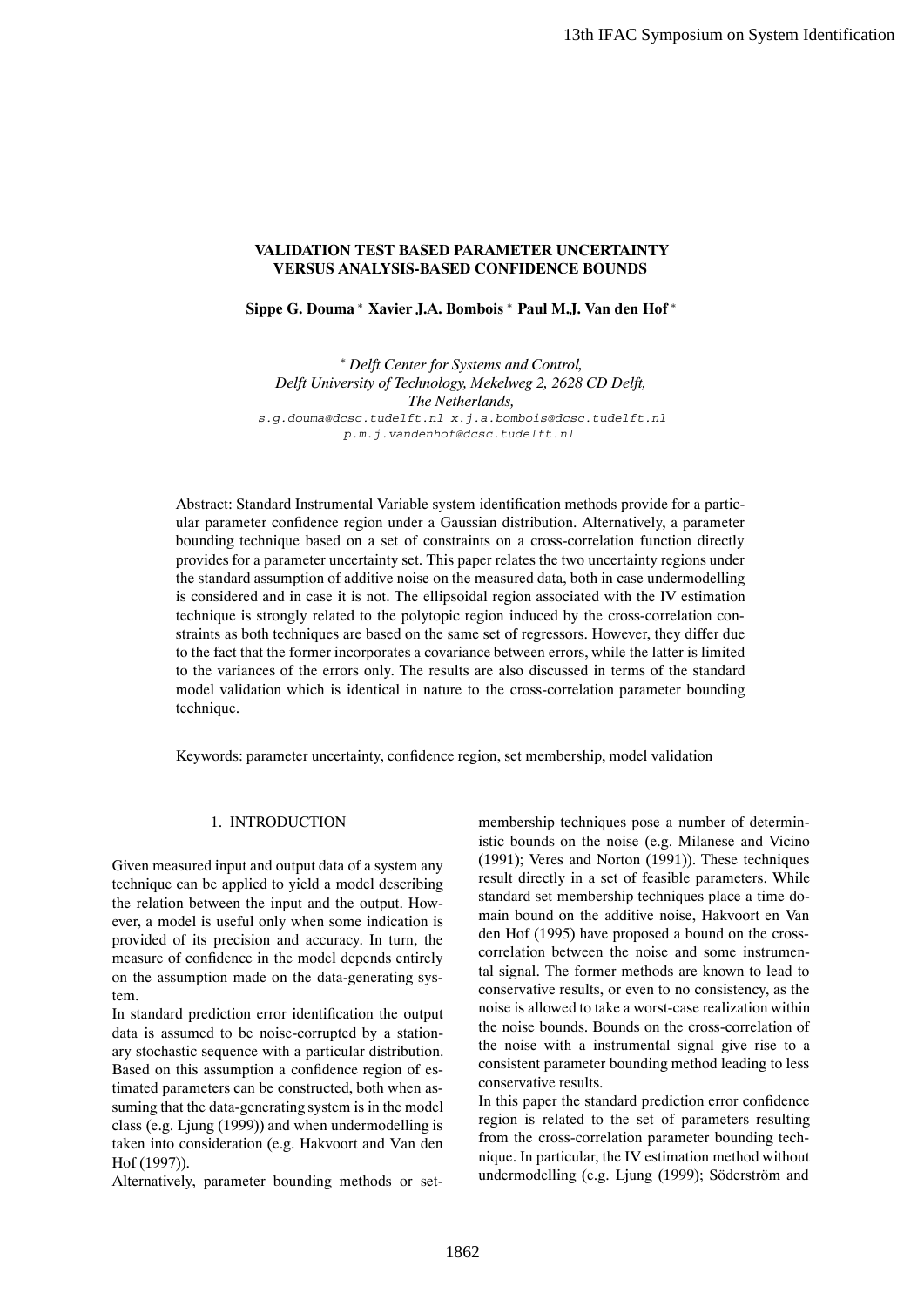Stoica (1989)) and with undermodelling (Hakvoort and Van den Hof, 1997) is considered with respect to the cross-correlation method of Hakvoort and Van den Hof (1995). Since the cross-correlation method is in nature identical to a posteriori model validation tests used in standard system identification, the results will also be interpreted in light of model validation based on data.

After preliminary information is given in section 2, section 3 introduces the notation used in the paper and briefly discusses the different methods. Based on a particular set of assumptions, the methods are analyzed in section 4. The comparison itself is made in sections 5 and 6 for the most general case and for illustrative special cases, respectively. After a small section with further remarks, the conclusions are presented.

## 2. PRELIMINARIES

Here we consider discrete linear time-invariant finite dimensional models which, additionally, are linearly parametrized. These parametrized models  $G(q, \theta)$  are represented by

$$
G(q, \theta) = \sum_{k=0}^{n-1} g(k) F_k(q),
$$

where  $\theta$  denotes the parameter vector<br>  $\begin{bmatrix} g(0) & g(1) & \cdots & g(n-1) \end{bmatrix}^T \in \mathbb{R}^n$  and  $F_k(q)$  the ba-<br>sis functions. A standard choice for  $F_k(q)$  is to consis functions. A standard choice for  $F_k(q)$  is to consider orthonormal basis functions (see e.g. Heuberger *et al.* (1995)). This class contains the well-known FIR, Laguerre and Kautz models. For example, for a FIRmodel  $F_k(q)$  is the standard pulse basis, i.e.  $F_k(q)$  =  $q^{-k}$ .

### 3. METHODS

### 3.1 *Method 1: Instrumental Variable estimate*

The procedure of the Instrumental Variable Estimation method is discussed here briefly, as it is documented in many references (e.g. Ljung (1999); Söderström and Stoica (1989)).

### *Procedure of the IV estimation*

- 1. Choose an instrumental variable signal  $r(t)$  (For properties of  $r(t)$  see section 4.2).
- 2. Filter the measured input  $u(t)$  and the instrumental variable  $r(t)$  with the basis functions  $F_k(q)$  to create signal sequences  $x_k(t)$  and  $z_k(t)$ ,

$$
x_k(t) = F_k(q)u(t), \qquad z_k(t) = F_k(q)r(t),
$$

and define the column-vectors  
\n
$$
\phi(t) := [x_0(t) \dots x_{n-1}(t)]^T
$$
\n
$$
\zeta(t) := [z_0(t) \dots z_{n-1}(t)]^T.
$$

3. Obtain the instrumental variable estimate  $\hat{\theta}_{N}^{IV}$  by

$$
\hat{\theta}_N^{IV} := \underset{\theta \in \Theta}{sol} \left\{ \frac{1}{\tilde{N}} \sum_{t=t_s}^N \zeta(t) \varepsilon(t,\theta) = 0 \right\}, \quad (1)
$$

with  $\Theta \subset \mathbb{R}^n$  an appropriate parameter space,  $t_s > 0$  representing the starting sample used in the estimation, and  $\tilde{N} = N - t_s + 1$ . The term  $\varepsilon(t, \theta)$  denotes the residue-signal

$$
\varepsilon(t,\theta) = y(t) - G(q,\theta)u(t)
$$
  
=  $y(t) - \phi^{T}(t)\theta$ . (2)

Straightforward algebraic manipulation reveals the solution to  $(1)$  as

$$
\hat{\theta}_N^{IV} = \left[\frac{1}{\tilde{N}} \sum_{t=t_s}^N \zeta(t) \phi^T(t)\right]^{-1} \frac{1}{\tilde{N}} \sum_{t=t_s}^N \zeta(t) y(t). \tag{3}
$$

provided that the matrix to be inverted is nonsingular (which depends on the choice of  $r(t)$ ). It is to be noted that when the input  $u(t)$  itself is taken as instrumental variable  $r(t)$ , expression 3 gives the standard linear least squares estimate of the expansion coefficients.

# *Parameter confidence region of the IV estimate*

A confidence region  $\mathcal{D}^{IV}$  of the instrumental variable estimate is usually constructed based on the assumption that  $\hat{\theta}_{N}^{IV}$  is Gaussian distributed with the true<br>parameter vector  $\theta_0$  as mean (Liung 1999). In secparameter vector  $\theta_0$  as mean (Ljung, 1999). In section 4 the underlying assumptions of this approach are discussed.

Theoretically, every estimate  $\hat{\theta}_{N}^{IV} \in \mathcal{N}(\theta_0, P_\theta)$  is contained with a probability of  $\alpha$  within the standard contained, with a probability of  $\alpha$ , within the standard ellipsoidal region associated with the Gaussian distribution defined by all  $\theta$  such that

$$
\left(\theta - \theta_0\right)^T P_{\theta}^{-1} \left(\theta - \theta_0\right) \le c_{\chi,\alpha},\tag{4}
$$

where  $c_{\chi,\alpha}$  corresponds to a probability  $\alpha$  in the chi-<br>squared distribution with *n* degrees of freedom. This squared distribution with  $n$  degrees of freedom. This follows from the fact that (the spectral factor of) the inverse of the matrix  $P_{\theta}$  transforms the parameters to a set of uncorrelated Gausian distributed parameter each having a standard deviation of 1. The norm of this transformed parameter vector then has a chi-squared distribution with  $n$  degrees of freedom. The shape of the ellipsoid is defined by the square root of the eigenvalues of  $P_{\theta}$  and its orientation by the associated eigenvectors. 13th IFAC Symposium on System Identification<br>
3. Obtain the instrumental variable estimate  $\frac{\partial f}{\partial y}$  by<br>  $\frac{\partial f}{\partial x} = \frac{1}{\rho_0 g} \int \frac{1}{x} \sum_{n=1}^N C(t)e(t,0) = 0$ , (1)<br>
with  $\Theta \subset \mathbb{R}^n$  an appropriate parameter space,<br>

Using (4), a confidence region  $\mathcal{D}^{IV}$  containing the unknown true parameter vector  $\theta_0$  at a certain probability level  $\alpha$  can be constructed with a particular estimate  $\hat{\theta}_{N}^{IV}$  and based on an estimation  $\hat{P}_{\theta}$  of the covariance matrix as matrix as

$$
\mathcal{D}^{IV} = \left\{ \theta \mid \left( \theta - \hat{\theta}_N^{IV} \right)^T \hat{P}_{\theta}^{-1} \left( \theta - \hat{\theta}_N^{IV} \right) \leq c_{\alpha} \right\}.
$$
\n(5)

Note that the the probability level  $\alpha$  corresponding to  $c_{\alpha}$  now depends on the properties of the estimate  $\hat{P}_{\theta}$ as well (Ljung, 1999).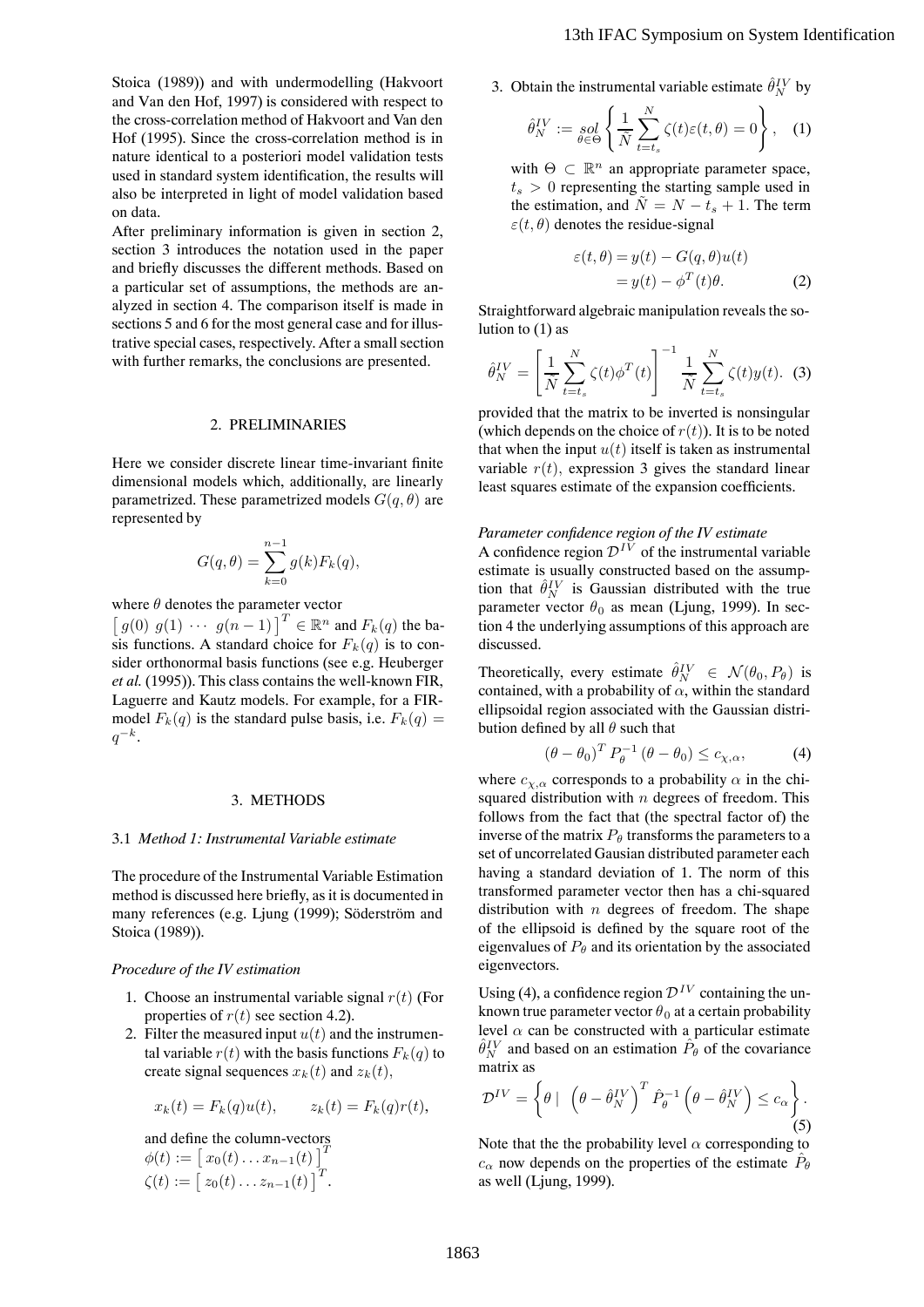### 3.2 *Method 2: Cross-correlation method*

Parameter bounding identification methods (e.g. Milanese and Vicino (1991); Veres and Norton (1991)) are based on a set of linear constraints, e.g. constraints on the noise signal or a cross-correlation function. Here we consider the procedure proposed in Hakvoort and Van den Hof (1995):

# *Procedure of the cross-correlation method*

1-2 as in the IV method

3. Define the feasible *set* of parameters by

$$
\mathcal{D}^{cc} = \begin{cases} \theta \mid b_l(k) \leq \frac{1}{\tilde{N}} \sum_{t=t_s}^{N} \zeta_k(t) \varepsilon(t, \theta) \leq b_u(k) ,\\ k = 1, \dots, n. \end{cases}
$$
 (6)

This set of parameters defines a polytope in the parameter space  $\mathbb{R}^n$  as  $\varepsilon(t, \theta)$  is linear in the parameters. This polytope is defined by 2n half planes in  $\mathbb{R}^n$  of which the  $n$  halfplanes induced by the lower bounds  $b_l$  are parallel to those induced by the upper bounds  $b<sub>u</sub>$ . The corner points of this polytope are solutions to a convex optimization problem (e.g. Broman and Shensa (1990)). However, note that in (6) the number of constraints equals the number of parameters. In this case a simple analytical solution exists, which is formulated in the following proposition:

*Proposition 1.* The solution space  $\mathcal{D}^{cc} \in \mathbb{R}^n$  of all parameter vectors  $\theta$  satisfying the cross-correlation constraint of (6) defines a polytope with  $2<sup>n</sup>$  corner points induced by the solutions to

$$
\frac{1}{\tilde{N}}\sum_{t=t_s}^N \zeta(t)\varepsilon(t,\theta) = Be_j \quad , j=1,\ldots,2^n.
$$

where the vector  $e_i$  denotes the j-th Euclidean vector taking the j-the column from the matrix  $B \in$  $\mathbb{R}^{n \times 2^n}$  containing all possible combination of  $b_l(k)$ <br>and b (k) For example when  $n = 3$ ,  $R =$ 

and  $b_u(k)$ . For example, when  $n = 3$ ,  $B = \int b_l(0) b_l(0) b_l(0) b_l(0) b_u(0) b_u(0) b_u(0)$  $\begin{bmatrix} b_l(1) & b_l(1) & b_u(1) & b_u(1) & b_l(1) & b_l(1) & b_l(1) \ b_l(2) & b_l(2) & b_l(2) & b_l(2) & b_l(2) & b_l(2) \end{bmatrix}$  $b_l(0)$   $b_l(0)$   $b_l(0)$   $b_l(0)$   $b_u(0)$   $b_u(0)$   $b_u(0)$   $b_u(0)$ <br> $b_l(1)$   $b_l(1)$   $b_l(1)$   $b_l(1)$   $b_l(1)$   $b_l(1)$  $\left[b_l(1) \quad b_l(1) \quad b_u(1) \quad b_u(1) \quad b_u(1) \quad b_l(1) \quad b_l(1) \quad b_l(1) \quad b_l(2) \quad b_l(2) \quad b_l(2) \quad b_l(2) \quad b_l(2) \quad b_l(2) \quad b_l(2) \quad b_l(2) \quad b_l(2) \quad b_l(2) \quad b_l(2) \quad b_l(2) \quad b_l(2) \quad b_l(2) \quad b_l(2) \quad b_l(2) \quad b_l(2) \quad b_l(2) \quad b_l(2) \quad b_l(2) \quad b_l(2) \quad b_l(2) \quad b_l(2) \quad b$ 1

In other words,  $B$  simply defines the corner points of a *n*-dimensional box. a *n*-dimensional box.<br>In particular with *R* 

In particular, with  $R = \frac{1}{N} \sum_{k=t_s}^{N} \zeta(t) \phi^{T}(t)$ , the cor-<br>ner points of  $\mathcal{D}^{cc}$  are given by the vectors ner points of  $\mathcal{D}^{cc}$  are given by the vectors

$$
\theta_j^{cc} = R^{-1} \frac{1}{\tilde{N}} \sum_{t=t_s}^{N} \zeta(t) y(t) - R^{-1} B e_j, \quad (7)
$$

for  $j = 1, ..., 2^n$ . Proof is omitted as it is straightforward.  $\Box$ 

# *Confidence region of cross-correlation method*

The properties of the polytope defined by the solution set  $\mathcal{D}^{cc}$  of (6) can be discerned from the operation on



Fig. 1. *Transformation of a box* B *and a circle* C *induced by*  $R^{-1} = U_R \Sigma_R V_R^T$ .

the 'box' B by the matrix  $R^{-1}$ . Consider the singular value decomposition  $U_R \Sigma_R V_R^T$  of  $R^{-1}$ . The matrix  $R^{-1}$  is then seen to rotate the 'box' R by  $V^T$  dilate  $R^{-1}$  is then seen to rotate the 'box' B by  $V_R^T$ , dilate<br>the result along the Euclidean aves with the elements the result along the Euclidean axes with the elements of  $\Sigma_R$ , after which the matrix  $U_R$  induces a second rotation (see figure 1 for  $n = 2$ ).

## 4. ASSUMPTIONS AND ASSOCIATED ANALYSIS

Expressions (3) and (7) show that:

$$
\theta_j^{cc} = \hat{\theta}_N^{IV} - R^{-1} B e_j.
$$
 (8)

In other words, the nominal parameter vector of the cross–correlation based set  $\mathcal{D}^{cc}$  equals the IV estimate  $\hat{\theta}_{N}^{IV}$ . The term B represents a confidence region: the powingle estimate. In possible deviations around the nominal estimate. In section 5 this confidence region  $\mathcal{D}^{cc}$  will be compared with the confidence region  $\mathcal{D}^{IV}$  of the IV-estimate  $\hat{\theta}_{N}^{IV}$ . But first the confidence regions  $\mathcal{D}^{IV}$  and  $\mathcal{D}^{cc}$  are analyzed in detail analyzed in detail.

#### 4.1 *Assumptions*

Measures of confidence in estimated models depend almost entirely on a priori assumptions. Here we consider the following assumptions on the datagenerating system, based on Hakvoort and Van den Hof (1997):

$$
y(t) = \tilde{G}_0(q)u(t) + \bar{G}_0(q)u(t) + G_0(q)u^-(t) + v(t),
$$
  
where

i.  $G_0(q)u(t) + \overline{G}_0(q)u(t)$ , denotes the part of the output  $y(t)$  directly related to the measured sequence  $u$  by means of a linear-time invariant operator  $G_0(q)$ , decomposed into a modelled  $(\tilde{G}_0(q))$  and unmodelled part  $(\bar{G}_0(q))$ . That is,

$$
G_0(q)u(t) = \tilde{G}_0(q)u(t) + \bar{G}_0(q)u(t)
$$
  
=  $\phi^T(t)\theta_0 + \sum_{k=n+1}^{\infty} g_0(k)F_k(q)u(t),$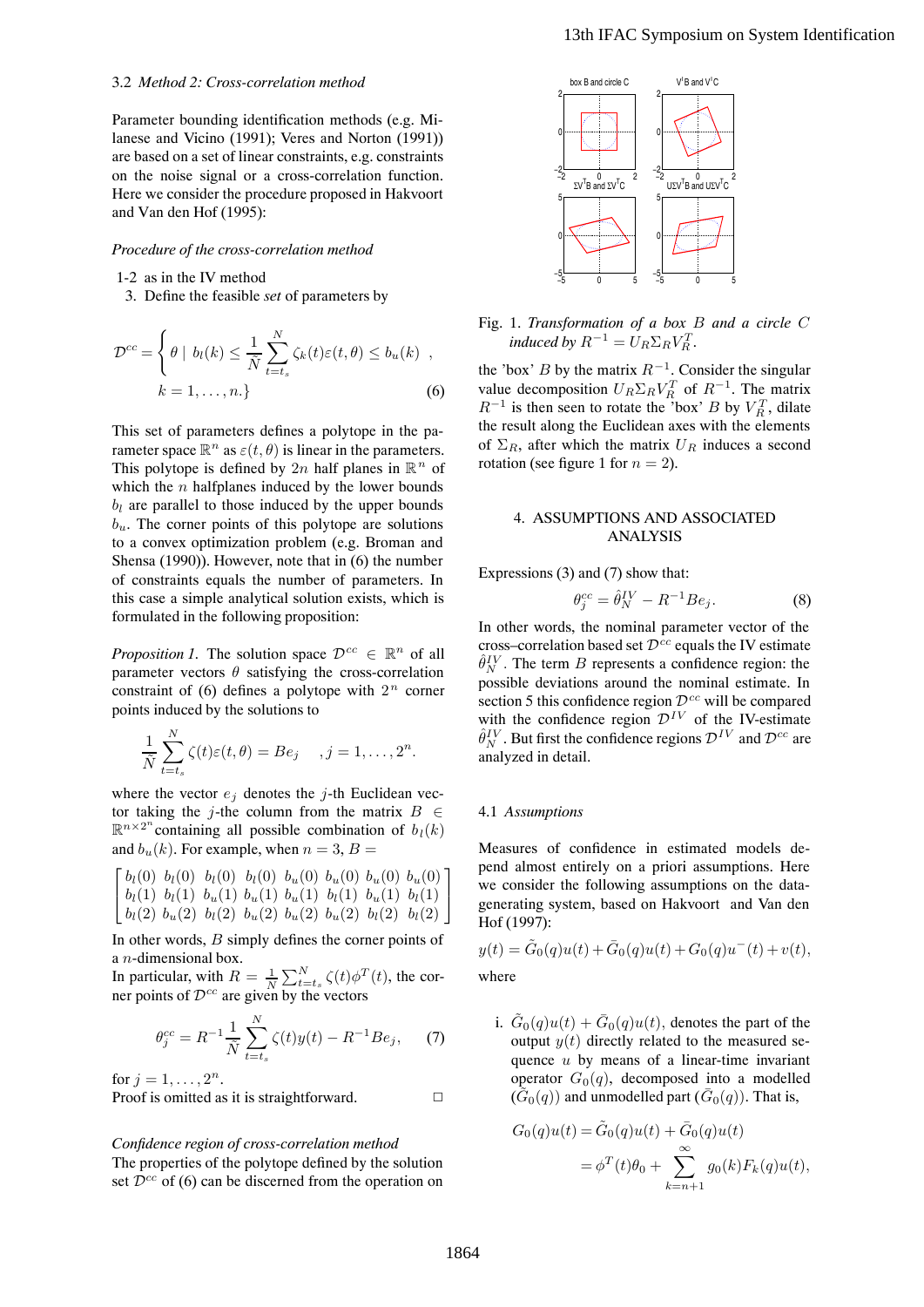$(u(t)) := 0$  outside the measurement interval  $t =$  $1,\ldots,N$ )

- ii.  $G_0(q)u^-(t)$  denotes the effect of initial conditions, i.e. the effect of a sequence  $u^-$  preceding the measured  $u(t)$   $(u^-(t) := 0$  for  $t > 0)$  and
- iii.  $v(t)$  denotes a stochastic component of which only the ensemble properties are constant in time. Here we consider  $v(t)$  to be uncorrelated with the sequences  $u$  and  $r$ .

## 4.2 *Analysis of the Instrumental Variable estimate*

With the assumptions given above the instrumental variable estimate (3) can be analyzed as

$$
\hat{\theta}_N^{IV} = \theta_0 + R^{-1} \frac{1}{\tilde{N}} \sum_{t=t_s}^N \zeta(t) \gamma(t). \tag{9}
$$

with  $\gamma(t) = \bar{G}_0(q)u(t) + G_0(q)u^-(t) + v(t)$ . A confidence region around the IV estimate  $\hat{\theta}_N^{\text{IV}}$  will<br>be because the arror tarm  $R^{-1}$ ,  $\sum_{i=1}^{N} \zeta_i(t) \zeta_i(t)$ be based on the error term  $R^{-1} \frac{1}{\tilde{N}} \sum_{t=t_s}^{N} \zeta(t) \gamma(t)$ .<br>In the following two possible assumptions on this error term are evaluated.

4.2.1. *System is in the model class* In case the true system  $G_0(q)$  is considered to be in the model class, i.e.  $\bar{G}_0(q)u(t)=0$  and  $u^-(t)=0$  for all t, expression (9) becomes

$$
\hat{\theta}_N^{IV} = \theta_0 + R^{-1} \frac{1}{\tilde{N}} \sum_{t=t_s}^N \zeta(t) v(t) \tag{10}
$$

Using the assumptions on  $v(t)$ , it follows that

$$
\hat{\theta}_N^{IV} \in \mathcal{N}(\theta_0, P_\theta)
$$
 (11)

since  $R^{-1} \frac{1}{N} \sum_{t=t_s}^{N} \zeta(t) v(t)$  is obtained from lin-<br>car combinations of  $v(t)$ , If  $v(t)$  is assumed to ear combinations of  $v(t)$ . If  $v(t)$  is assumed to have a distribution other than Gaussian, the term  $R^{-1} \frac{1}{N} \sum_{t=s}^{N} \zeta(t) v(t)$  will be Gaussian distributed<br>only asymptotically as a result of the Central Limit only asymptotically as a result of the Central Limit Theorem. The covariance matrix  $P_{\theta}$  is given by

$$
P_{\theta} = R^{-1} \Lambda^N \left( R^{-1} \right)^T \tag{12}
$$

where

$$
\Lambda^N = E\left[\left(\frac{1}{\tilde{N}}\sum_{t=t_s}^N \zeta(t)v(t)\right)\left(\frac{1}{\tilde{N}}\sum_{t=t_s}^N \zeta(t)v(t)\right)^T\right].
$$

The covariance matrix  $P_{\theta}$  is seen to consists of (co)variances of the term  $\frac{1}{N} \sum_{t=s}^{N} \zeta(t)v(t)$ , for which an exact expression is available (Hakyoort and Van an exact expression is available (Hakvoort and Van den Hof, 1997):

$$
\Lambda^N(i,j) = \frac{1}{\tilde{N}} \sum_{\tau=-N+t_s}^{N-t_s} R_{\zeta_i\zeta_j}^N(\tau) R_v(\tau), \quad (13)
$$

where

$$
R_{\zeta_i\zeta_j}^N(\tau) := \frac{1}{\tilde{N}} \sum_{t=t_s}^{N+\tau} \zeta_i(t)\zeta_j(t-\tau), \ \tau = [-N+t_s, 0]
$$
  

$$
R_{\zeta_i\zeta_j}^N(\tau) := \frac{1}{\tilde{N}} \sum_{t=t_s}^{N-\tau} \zeta_i(t+\tau)\zeta_j(t), \ \tau = [1, N-t_s]
$$

The confidence region  $\mathcal{D}^{IV}$  of expression (5) is obtained with the estimate of  $P_\theta$  which follows from applying expressions (12) and (13) with an estimate  $R<sub>v</sub>(\tau)$  of the noise properties.

4.2.2. *Undermodelling* The effects of undermodelling reflected in  $\bar{G}_0(q)u(t)$  and of initial conditions reflected in  $G_0(q)u^-(t)$  in expression (9) introduce a deterministic but unknown bias in the estimator  $\hat{\theta}_{N}^{IV}$ .<br>This bias  $\Delta$  can be incorporated by means of bounds This bias  $\Delta$  can be incorporated by means of bounds on its absolute value. That is, it holds that

$$
\hat{\theta}_N^{IV} \in \Delta + \mathcal{N}(\theta_0, P_\theta), \quad |\Delta| < \beta,
$$

where  $\beta = \beta_1 + \beta_2$  and

$$
\left| R^{-1} \frac{1}{\tilde{N}} \sum_{t=t_s}^N \zeta(t) \bar{G}_0(q) u(t) \right| < \beta_1
$$
  

$$
\left| R^{-1} \frac{1}{\tilde{N}} \sum_{t=t_s}^N \zeta(t) G_0(q) u^-(t) \right| < \beta_2.
$$

The calculation of the bounds is not elaborated here as they follow easily from adapting the (frequency domain) bounds proposed in Hakvoort and Van den Hof (1997). A confidence region in the parameter space is given by the union of ellipsoids of expression (5) and section (4.2.1) centred at all possible mean values  $\hat{\theta}_{N}^{IV} + \Delta$ , with  $|\Delta| < \beta$ . It can be said that this union of ellipsoids contains the true system with a this union of ellipsoids contains the true system with a probability *larger than* α.

Alternatively, the effect of initial conditions could be considered as a stochastic influence similar to  $v(t)$  as it depends on the unknown  $u^-(t)$ . Though not elaborated here, in that case, the covariance matrix  $P_{\theta}$  could be extended additively by a matrix containing the covariances of the term  $R^{-1} \frac{1}{N} \sum_{t=t_s}^{N} \zeta(t) G_0(q) u^{-}(t)$ .<br>The incorporation of the undermodelling would pro-The incorporation of the undermodelling would proceed as above with  $\beta = \beta_1$ .

### 4.3 *Analysis of the cross-correlation method*

The IV-estimation method provides for a nominal estimate based on data and a confidence region based on assumptions. The cross-correlation method, on the other hand, directly provides for a confidence region  $\mathcal{D}^{cc}$  based on a data set. However, the crosscorrelation method is not without assumptions. The bounds used in the cross-correlation method have to be chosen based on assumptions on the underlying system. Or, alternatively, the bounds chosen in the cross-correlation method have to be interpreted with 13th IFAC Symposium on System Identification<br>  $R_{\text{S}(\zeta)}^{\mathcal{S}}(\tau) := \frac{N}{N} \sum_{i=1}^{N} \zeta_i(t) \zeta_j(t-\tau), \ \tau = [-N + 6, 0]$ <br>  $R_{\text{S}(\zeta)}^{\mathcal{S}}(\tau) := \frac{N}{N} \sum_{i=1}^{N} \zeta_i(t+\tau) \zeta_i(t)$ ,  $\tau = [1, N - t_s]$ <br>
The confidence region  $2\mathcal{V}$  o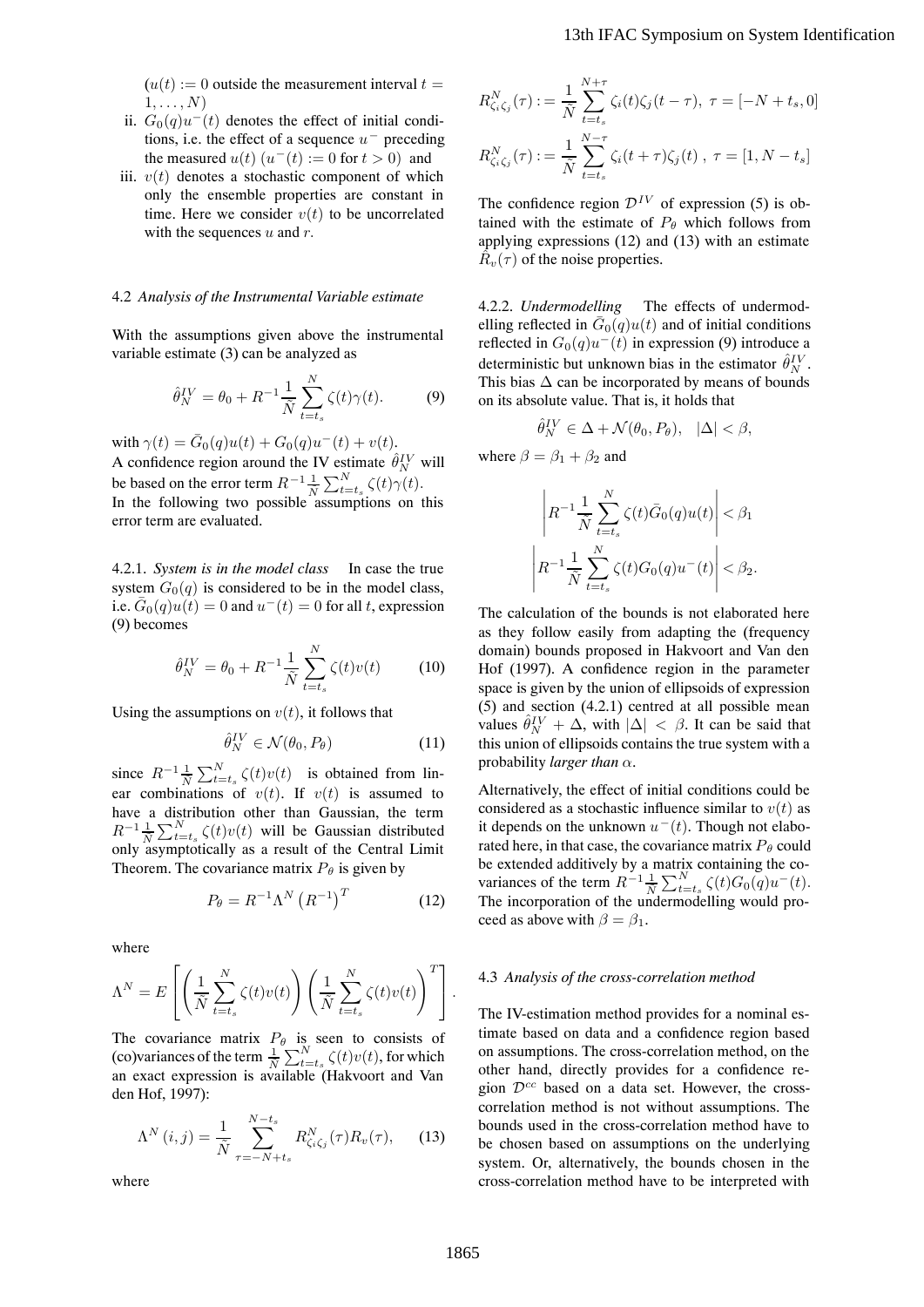respect to assumptions if statements are to be made about the quality of the resulting parameter set.

Considering the assumptions of section 4.1, the crosscorrelation term  $\frac{1}{N} \sum_{t=t_s}^{N} \zeta(t) \varepsilon(t, \theta)$  in (6) is evaluated as

$$
\frac{1}{\tilde{N}} \sum_{t=t_s}^{N} \zeta(t)\varepsilon(t,\theta) = R(\theta_0 - \theta) + \frac{1}{\tilde{N}} \sum_{t=t_s}^{N} \zeta(t)v(t),
$$

in case the system is assumed to be in the model class. Clearly, for  $\mathcal{D}_{cc}$  to contain the true parameter vector  $\theta_0$ , the bounds  $b_l(k)$  and  $b_u(k)$  should allow for the error term  $\frac{1}{N} \sum_{t=t_s}^{N} \zeta_k(t)v(t)$ . They could be interpreted as (deterministic) upper bounds on the amplitude of  $\frac{1}{N} \sum_{t=t_s}^{N} \zeta_k(t) v(t)$ , or, based on a stochastic<br>noise assumption, as bounds on the standard devianoise assumption, as bounds on the standard deviation of  $\frac{1}{N} \sum_{t=t_s}^{N} \zeta_k(t) v(t)$  times a factor  $\sqrt{c_{\alpha}}$  corre-<br>sponding to a certain level of probability. That is, with  $b_l(k) = -b_u(k) = b(k),$ 

$$
b(k) = \sqrt{c_{\alpha} \Lambda^{N}(k, k)}.
$$

Similarly, in case of undermodelling, the bounds  $b_l(k)$ and  $b<sub>u</sub>(k)$  should explain the effects of both the noise term  $\frac{1}{N} \sum_{t=t_s}^{N} \zeta_k(t) v(t)$  and the undermodelling, i.e.

$$
b(k) = \sqrt{c_{\alpha} \Lambda^{N}(k, k)} + \beta,
$$

where  $\Lambda^N$  and  $\beta$  are as in section 4.2.

## 5. COMPARISON OF THE CONFIDENCE REGIONS

From the discussion in the previous section and in particular from expressions  $(5)$ ,  $(12)$  and  $(7)$  it is seen that

$$
\mathcal{D}^{IV} = \left\{ \theta \mid \theta = \hat{\theta}_{N}^{IV} + \Delta_{\theta}, \Delta_{\theta} \in R^{-1} \mathcal{E} \left( c_{\alpha} \hat{\Lambda}^{N} \right) \right\}
$$

$$
\mathcal{D}^{cc} = \left\{ \theta \mid \theta = \hat{\theta}_{N}^{IV} + \Delta_{\theta}, \Delta_{\theta} \in R^{-1} \mathcal{B}(B) \right\}, (14)
$$

where  $\mathcal{E}(A)$  denotes the ellipsoid defined by all  $x \in$  $\mathbb{R}^{n\times 1}$  such that  $x^T A^{-1}x < 1$  and  $\mathcal{B}(B)$  denotes the interior of the  $n$ -dimensional box with corner points defined in the matrix  $B \in \mathbb{R}^{n \times 2^n}$ . That is, the polytone of  $\mathcal{D}^{cc}$  is formed by the transformation the polytope of  $\mathcal{D}^{cc}$  is formed by the transformation induced by the matrix  $R^{-1}$ of the *hyperbox B* (cf. section 3.2). Similarly, the ellipsoid of  $\mathcal{D}^{IV}$  according to the estimated matrix  $\hat{P}_{\theta}$  can be interpreted as the transformation induced by <sup>R</sup><sup>−</sup><sup>1</sup> of an *ellipsoid* defined by  $\hat{\Lambda}^N$  based on expression (13) with an estimate  $\hat{R}_v(\tau)$  of the noise properties. (see figure 2).

With expression (14) the strong connection between  $\mathcal{D}^{cc}$  and  $\mathcal{D}^{IV}$  is made clear. For example, the smallest hyperbox  $\mathcal{D}^{cc}$  containing the ellipsoid  $\mathcal{D}^{IV}$  can easily be found (see figure 2). The link between the two sets results from the fact that the same regressors are used. The essential difference between the two methods lies with the information used on the



Fig. 2. *Confidence regions for*  $\mathcal{D}^{cc}$  *and*  $\mathcal{D}^{IV}$ *: transformation by* R−<sup>1</sup> *of a box* <sup>B</sup> *and of an ellipsoid*  $a$ *ssociated with*  $\Lambda^N$ .

error term  $\frac{1}{N} \sum_{t=t_s}^{N} \zeta_k(t) v(t)$ . While in  $\mathcal{D}^{cc}$  only the size of the variance at each constraint k can be taken size of the variance at each constraint k can be taken<br>into account, in  $\mathcal{D}^{IV}$  also the correlation of the errors  $\frac{1}{N} \sum_{t=t_s}^{N} \zeta_k(t) v(t)$  over all *n* constraints is incorporated by means of the covariance matrix  $\Lambda^N$ .

 $\mathcal{D}^{IV}$  and  $\mathcal{D}^{cc}$  are confidence regions containing  $\theta_0$ at a certain probability level when the true system is in the model class. However, in the presence of undermodelling or initial conditions similar confidence regions as (14) can be found. The size of the ellipsoid  $\mathcal{E}\left(c_{\alpha}\hat{\Lambda}^{N}\right)$  and the hyperbox  $\mathcal{B}(B)$  simply have to be increased as indicated in sections 4.2.2 and 4.3.

In the next section some special cases will be presented further illustrating the link between the two sets.

## 6. SPECIAL CASES

In some special cases the connection between the ellipsoidal  $\mathcal{D}^{IV}$  and the boxed  $\mathcal{D}^{cc}$  is particularly straightforward and elucidating.

# 6.1  $\Lambda^N$  *is diagonal*

If the errors induced by  $\frac{1}{N} \sum_{t=t_s}^{N} \zeta_k(t) v(t)$  are un-<br>correlated over k the two methods are both based on correlated over  $k$ , the two methods are both based on variances of the error term only. As such they would use the same information to construct the confidence region. For example, assume i)  $\overline{G}_0(q)u(t)=0$  and  $u^-(t) = 0$  for all t, ii) v(t) is white noise, i.e.  $R_v(\tau)=0$  for  $\tau \neq 0$  and iii) the signal  $\zeta_k(t)$  is such that  $R_{\zeta_i\zeta_j}^N(\tau) = 0$  for  $i \neq j$ . Expressions (13) then<br>shown A<sup>N</sup> to be diagonal. The third condition could shows  $\Lambda^N$  to be diagonal. The third condition could be achieved exactly by a custom made sequence  $\zeta_k(t)$ , or asymptotically in  $N$  by a realization of a stochastic white noise sequence  $\zeta_k(t)$  (e.g.  $F_k(q) = q^{-k}$  (FIR) and  $r(t)$  a white noise sequence). 13th IFAC Symposium on System Identification<br>
13th IFAC Symposium on System Identification<br>
1868 2. Confidence regions for  $\mathbf{p}^{-1}$  or  $\mathbf{a}^{-1}$ <br>
1876 2. Confidence regions for  $\mathbf{p}^{-1}$  and  $\mathbf{p}^{1}$  and  $\mathbf{p}$ 

Figure 3 illustrates how the smallest hyperbox  $\mathcal{D}^{cc}$ embedding  $\mathcal{D}^{IV}$  is obtained by taking  $b_l(k)$  =  $-b_u(k) = \sqrt{c_{\alpha} \lambda_k}$ , where the  $\lambda_k$  are the entries (variances) of the now diagonal matrix  $\Lambda^N$ .

Alternatively, the hyperbox  $\mathcal{D}^{cc}$  could be chosen to have the same probability level of  $\alpha$ % as the ellipsoidal region  $\mathcal{D}^{IV}$ . To that end, take  $b_l(k)$  =  $-b_u(k) = (c_{\mathcal{N}, \sqrt[n]{\alpha}}) \sqrt{\lambda_k}$ , where  $c_{\mathcal{N}, \sqrt[n]{\alpha}}$  corresponds<br>to a probability in a one-dimensional standard Gausto a probability in a one-dimensional standard Gaussian distribution  $\mathcal{N}(0, 1)$ , such that for  $x \in \mathcal{N}(0, 1)$  $prob(|x| \leq c_{\mathcal{N}, \sqrt[n]{\alpha}}) = \sqrt[n]{\alpha}.$